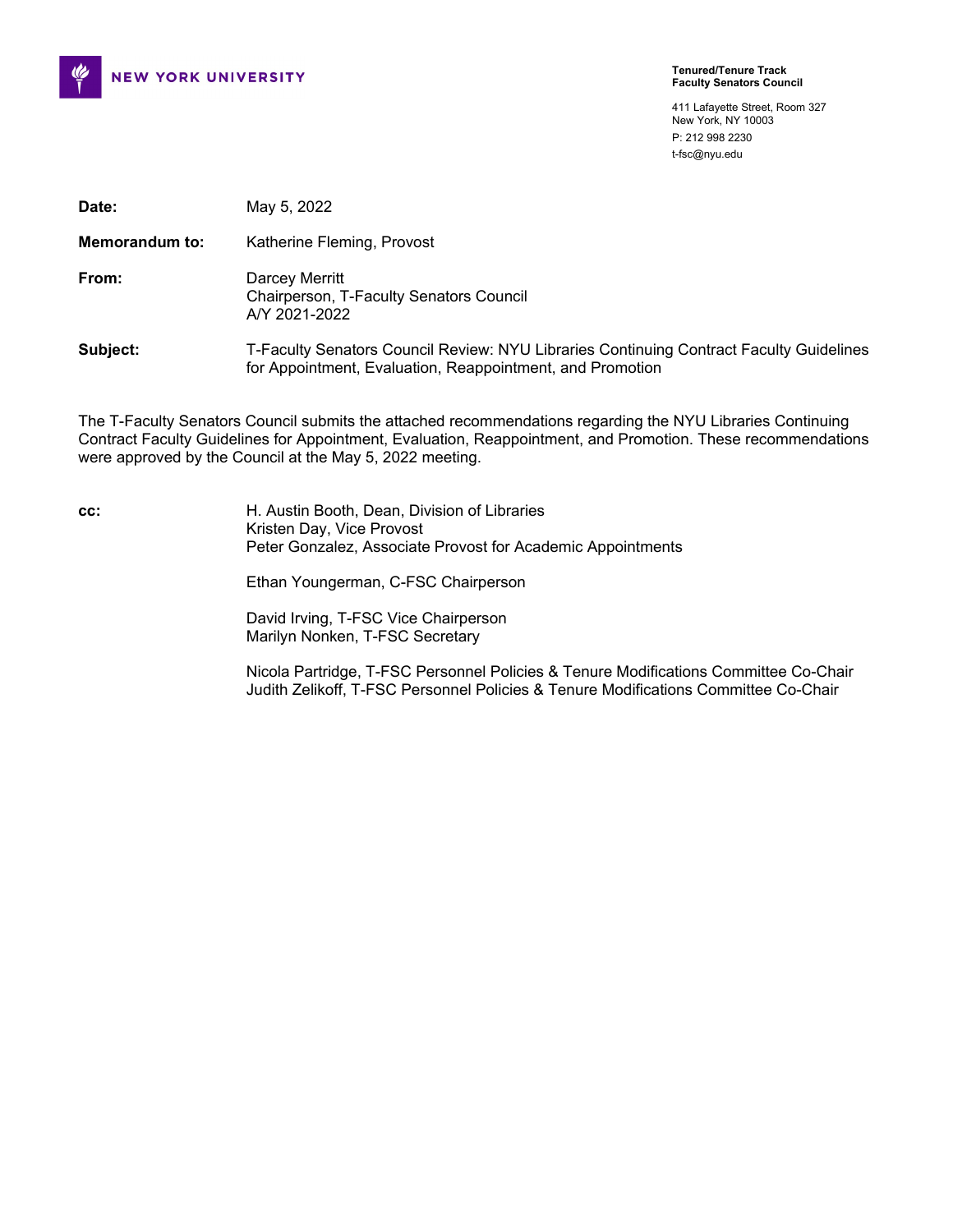From: NYU T-FSC Senate, Personnel Policies and Tenure Modifications Committee (PPTM), Janet H. Van Cleave, PhD, RN, FAAN, Member  $To: T-FSC$ 

Date: 4/26/2022

Re: NYU Libraries Continuing Contract Faculty Guidelines For Appointment, Evaluation, Reappointment, and Promotion

The PPTM Committee, Co-Chaired by Drs. Judith Zelikoff and Nicola Partridge, have thoroughly reviewed the submitted NYU Libraries Continuing Contract Faculty Guidelines for Appointment, Evaluation, Reappointment, and Promotion. The PPTM Committee met several times by Zoom to review and discuss (at length) the Guidelines document. As a Committee, we unanimously agreed on the edits and comments being presented to the T-FSC for discussion.

The following items are general suggestions for ease of navigation, reference, and provide an independent document that is complete in itself:

- 1. *Number and letter sections of the document,*
- *2. Provide two flow diagrams of Formal Reviews and Short-Term Reviews to clarify the faculty members who undergo these reviews, the timeline for submission of materials, and dates of notifications of promotion or reappointments,*
- *3. Provide definitions of the terms and processes at the beginning of the document (e.g., Appointment, Reappointment, and Promotion committee, Formal Review, Short-Term Review).*

Please find below a summary of our added, deleted, or questioned text highlighted in yellow and our rationale for such changes in italics for each section.

## **Introduction (Pages 1-2)**

Departmental Chair for those processes dictated by NYU. (Page 2)

*Of note, there are several terms used throughout the document – "Department Chair," "ARP chair," "Supervisor." - suggest clarification of these different roles specific to the Library Contract Faculty in the context of the processes as outlined in the NYU Faculty Handbook.*

All dates in this document reflect University policy but may change if they fall on weekends. Annual dates will be reflected in all Continuing Contract faculty contracts and on the published, widely available calendar on the Libraries Wiki. (Page 2)

*Suggest specifying the proposed alternative dates when the due dates fall on weekends. For example, is the alternative date the first Monday after the weekend or Friday before the weekend?*

#### **Appointment (Pages 3 – 5)**

#### **Titles and Qualifications for Appointment. (Page 3)**

*Suggest using bullets or numbers and examples to provide clarity to the qualifications.*

Full Librarian of Practice. (Page 3)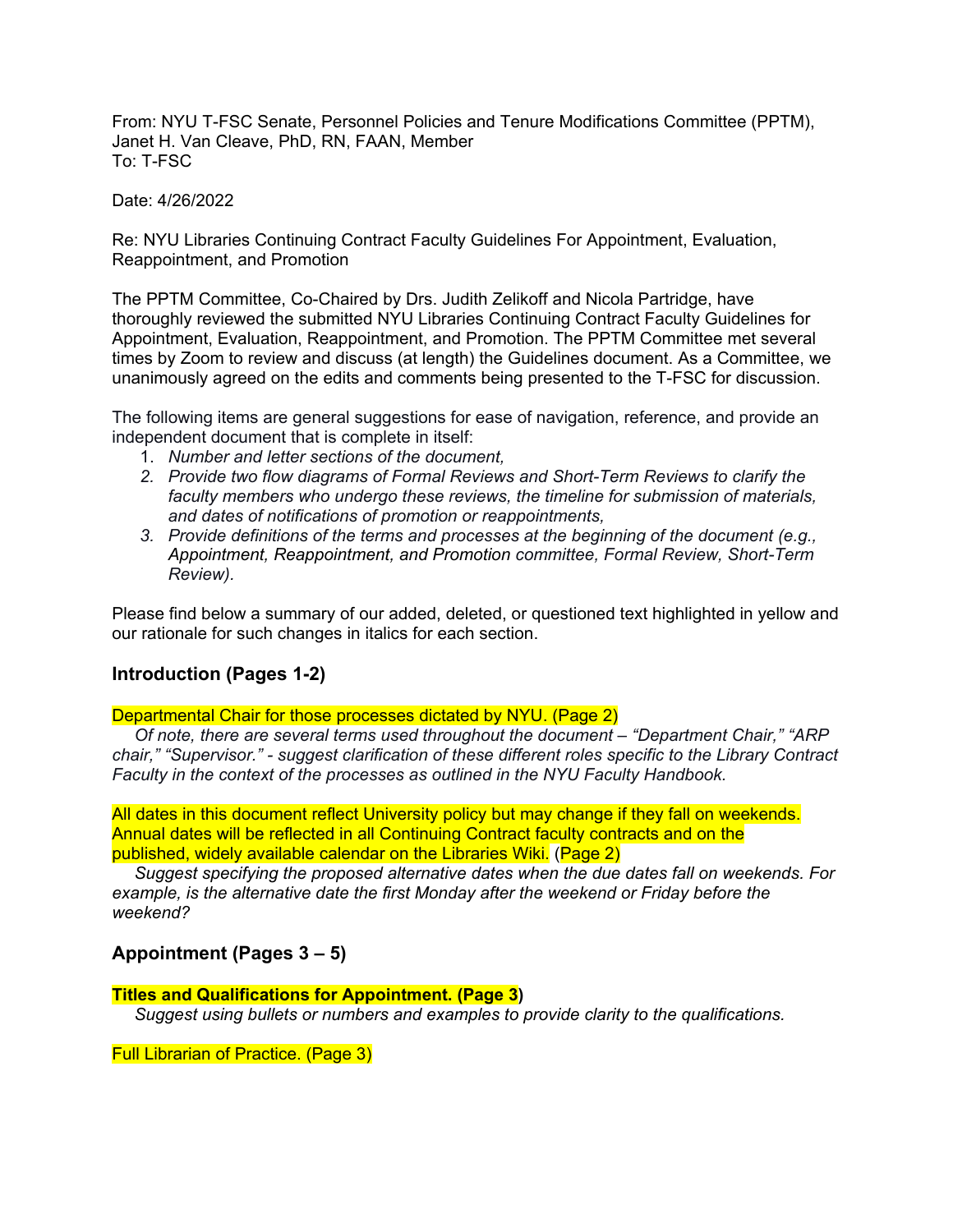*Suggest providing more information for clarity, such as the number of years and professional experience as an Associate Librarian, before a faculty candidate/faculty member can be considered for appointment as a Full Librarian of Practice.*

#### **Areas of Responsibilities**

The scope of Continuing Contract faculty positions include some, but not necessarily all of the following, and need not be restricted to them. (Page 4)

*Suggest clarifying this statement as it indicates that the list of responsibilities written in this document is neither exhaustive nor required.*

#### Librarianship and Job Responsibilities. (Page 4)

*Suggest moving this section to a frequently updated living document, as these responsibilities may evolve and change depending on the library's needs.*

#### **Appointment Process: General Terms of Appointments**

For Continuing Contract Faculty at all ranks, the initial appointment is normally three years. One-year and two-year appointments are exceptional and are not intended to address staffing for time-bound projects or work of a limited duration. (Page 4)

*Suggest reconciling this language to align with the NYU handbook language "Continuing Contract Faculty appointments that provide for the possibility of extended periods of employment support continuing involvement with students and colleagues and provide an appropriate and desirable element of job security. Thus, wherever possible, schools are encouraged to reduce reliance on one-year contracts…one year contracts may be programmatically and academically desirable in a number of schools and academic programs. School policies shall include a rationale for a Continuing Contract Faculty title(s) that carries a one-year appointment."* 

According to the NYU Faculty Policies Applicable to all Full Time Continuing Contract Faculty, all appointment letters for Continuing Contract faculty include each of the following elements: (Page 5)

*Suggest that the section include the following:*

- *Add to bullet 4 the date of notification that the faculty member is or is not eligible for reappointment*
- *A statement clarifying that Continuing Contract Faculty appointees acknowledge that they have received adequate notice of their termination date by signing the contract (See NYU Faculty Handbook, Page 56)*

#### **Appointment Process**

Continuing Contract faculty are required to be involved in the search process in appointments for Continuing Contract faculty positions. The process for appointing faculty at the Division of Libraries is outlined in the Libraries' Guidelines documents, and the role of the Appointment, Reappointment, and Promotion Committee (ARP) in faculty appointments of all ranks is described in the Division of Libraries Faculty Bylaws. (Page 5)

*Suggest the definition, appointment process, and role of the Appointment, Reappointment, and Promotion Committee is placed at the beginning of the document to ensure the clarity and independence of the document from other Library sites or documents.* 

#### **Reappointment (Pages 5 – 9)**

**Reappointment Criteria**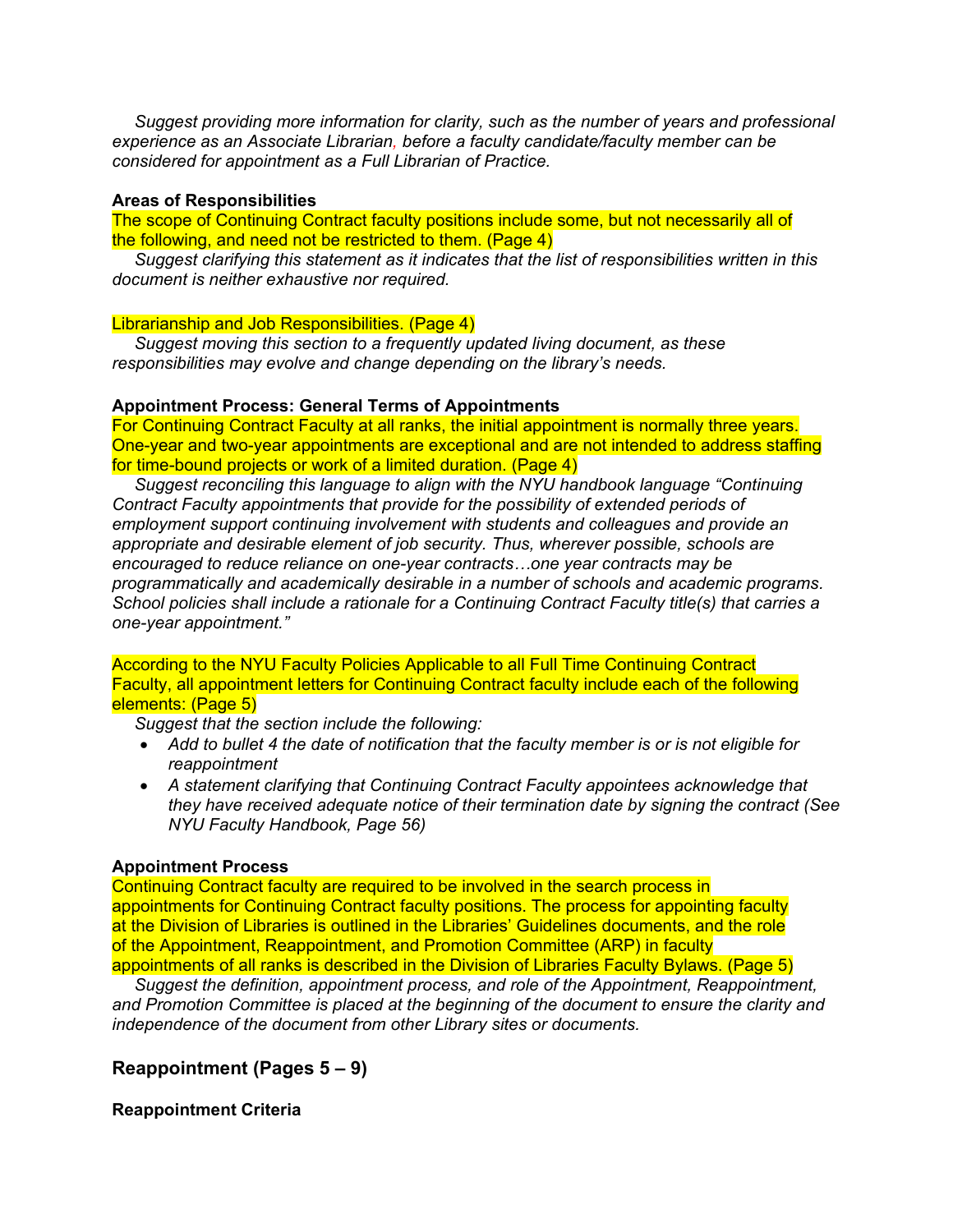For all Continuing Contract faculty contracts, eligibility to be considered for reappointment does not guarantee reappointment. In such cases, the basis for non-reappointment will be clearly stated in the notice given to the faculty member by the Dean of Libraries. (Page 6)

*Suggest including in this paragraph that the faculty member may request a performance review for career development that is conducted within a time framework specified by the school.* 

Upon three years of consecutive employment under Continuing Contract faculty contracts, Librarians of Practice are subject to a Formal Review process conducted by a Panel, assembled from members of the Appointment, Reappointment and Promotion Committee (ARP). (Page 6)

*Suggest rephrasing this paragraph to reflect that the Formal Review may be conducted in the penultimate year to meet the deadline of notice of decision regarding reappointment by August 31 of the penultimate year.* 

#### **Reappointment Process**

The Dean's decision to reappoint is informed by either a Formal Review or Short-Term Review by a Panel assembled from the Appointment and Reappointment Committee (ARP). Members of the Panel are tenured, or are Continuing Contract faculty. (Page 7)

*Suggest clarifying Formal Review and Short-Term Review at the beginning of this paragraph to define the roles of these two reviews, the formation of the panels, and to specify the number and type of faculty members who serve on the panels, as well as the committee's role with the Dean.*

Formal Review occurs in the penultimate year of a multi-year contract or during the third year of consecutive one-year or two-year contracts. Short-term Reviews are reserved for those exceptional cases in which a Continuing Contract faculty has been appointed to successive one-year or two-year contracts. (Page 7)

*Suggest the following:*

- *A flow diagram(s) of Formal Reviews and Short-Term Reviews process to clarify the faculty members who undergo these reviews. (See General Comments)*
- *Clarify the language to reflect that the formal review may be conducted in the penultimate year to meet the deadline of notice of decision regarding reappointment by August 31 of the penultimate year.*

In the event of non-reappointment, the Dean's letter must clearly articulate the basis and the degree to which the position held by the Continuing Contract faculty member under consideration is impacted by the concomitant changes in Libraries programming or services. Following a review, if the decision is not to offer a reappointment, faculty on multi-year contracts will be notified of the decision no later than August 31st of the penultimate year of their contract. Faculty on one-year or two-year contracts will be notified no later than March 1st of the final year of the contract. Should either the Formal or Short-term Review process lead to a decision to not reappoint, Continuing Contract faculty will serve the remainder of their existing contract. (Page 7)

*Suggest the following:* 

- *Include in this paragraph the statement that faculty notified of the decision of nonreappointment by August 31 shall continue to be under contract for the final year.*
- *Consider provisions for an extended time period before formal evaluation of one year contract faculty.*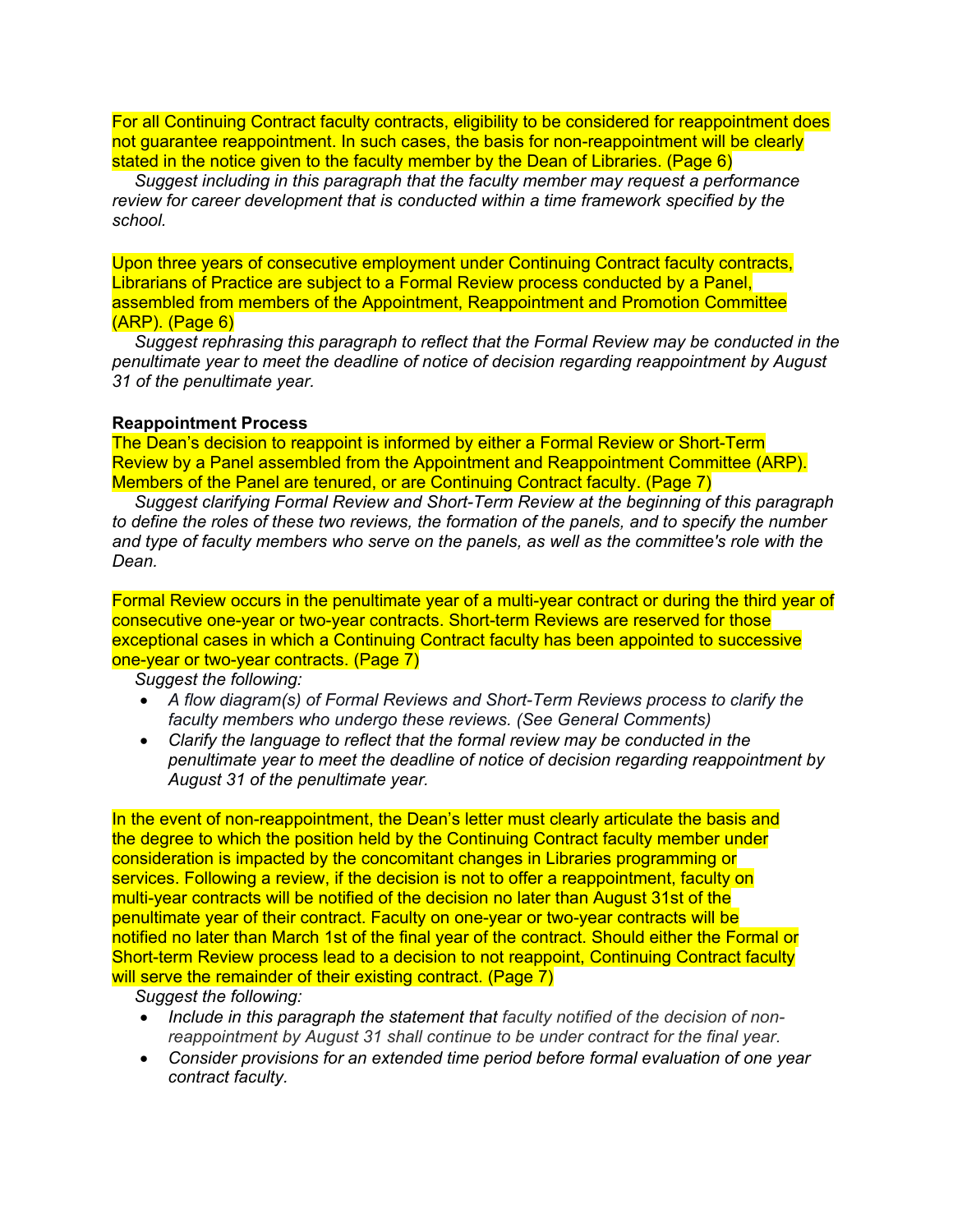#### **Reappointment Process: Formal Review**

The most recent two supervisor evaluations (Performance Evaluations) completed and currently on file with Human Resources (provided by Human Resources) (Bullet Point #2, Page 7)

*Suggest clarifying date and timing of these reviews.* 

Peer assessments of job effectiveness (at least three letters solicited from NYU Libraries colleagues by the Appointment, Reappointment and Promotion Panel at its discretion) (Page 8)

*Suggest clarifying the term "at its discretion" Does this mean that the ARP committee may not solicit letters?* 

The ARP Panel should seek to mitigate against conflicts of interest when soliciting letters. Candidates have the right to specify the names of individuals they do not want to be solicited for letter and provide a rationale. However, the Panel is not beholden to these requests. (Page 8)

#### *Suggest the following:*

- *Clarifying how the panel will mitigate against conflicts of interest*
- *Clarifying the process for naming of individuals that candidates do not want solicited for a letter, and aligning this process with the standards described in the "Guidelines and Standards for Promotion and Tenure NYU Division of Libraries" for consistency of documents across the Library faculty*

The ARP Panel should prepare a report of their evaluation and recommendation, which has been read, approved, and signed by all Panel members before it is submitted to the Dean. (Page 8)

*Suggest clarifying whose report – is it the ARP or the ARP panel's report?*

The letter should distill elements of the ARP's report to give feedback to the faculty, as per the Faculty Handbook. (Page 9)

*Suggest clarifying who constitutes the "faculty". Is it the library faculty or the faculty member under review?*

#### **Reappointment Process: Short-Term Review**

The assessment should include a recommendation on the reappointment decision to the Dean of Libraries. Continuing Contract faculty will have (in some cases) held their role for less than four months, yet the Short-term Review asks a Supervisor to proffer evidence of effectiveness in job performance and professional contributions. (Page 9)

*Consider provisions for an extended time period before formal evaluation of one year contract faculty*

#### **Promotion (Pages 9 – 10)**

#### **Promotion Process**

The letter, which is a synthesis of the ARP Panel report, should redact names but convey the essence of the ARP's deliberations. The goal for feedback is to enrich the growth and development of Librarians of Practice. (Page 10)

*Suggest aligning this statement with the procedure for the Tenure Guidelines and Standards where panel members sign a Signature Page to attest that they have read the docket and that it represents the opinions of the committee clearly, accurately and anonymously.*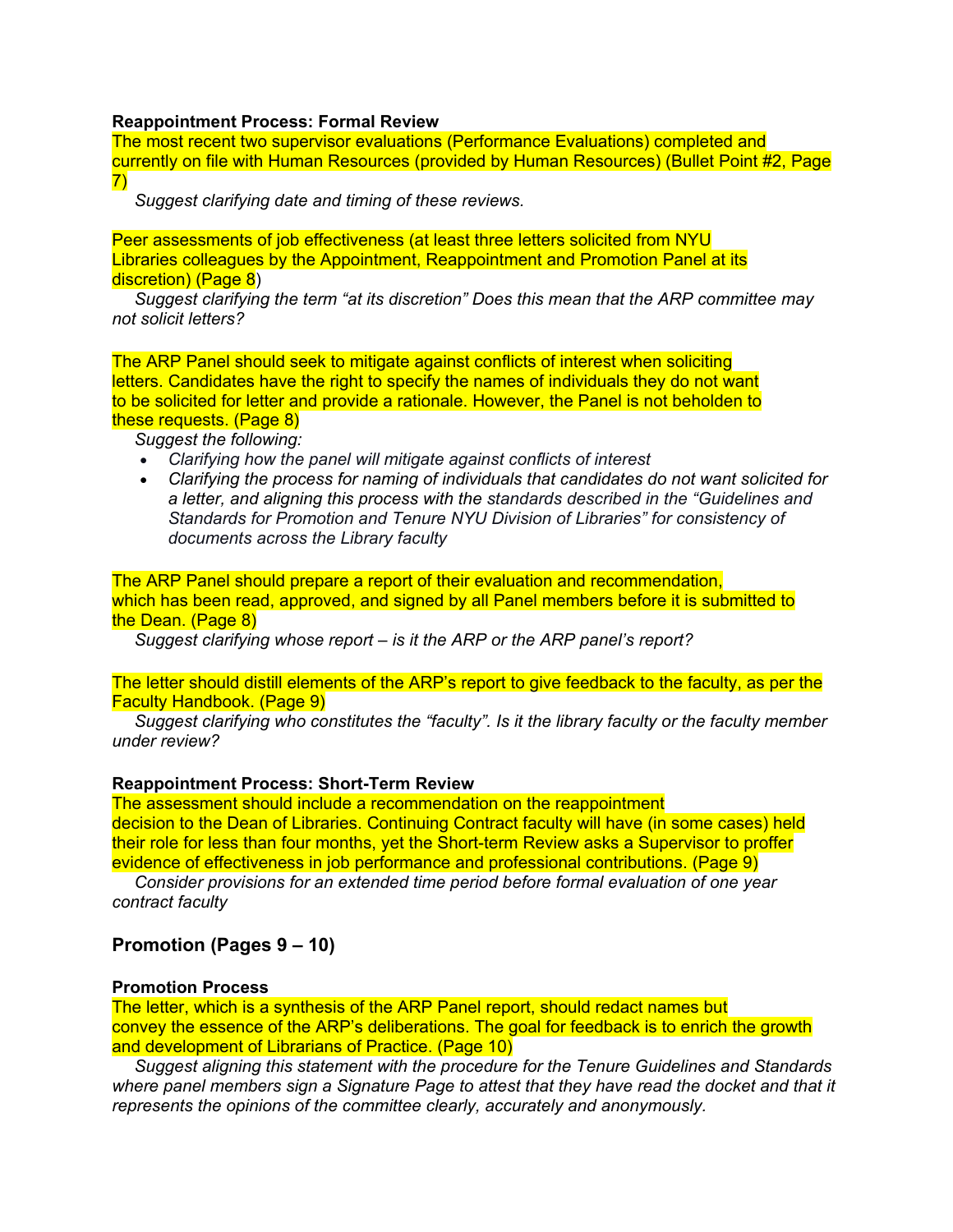## **Pausing the Contract Duration (Page 11)**

Upon request, the timing of a Formal Review may be delayed by stopping the contract clock for reasonable cause that has been approved by the Dean. (Page 11)

*Suggest providing examples of causes for pausing the contract clock.* 

### **Governance (Page 11)**

Continuing Contract faculty are expected to serve on elected and appointed committees. (Page 11)

*Suggest providing examples of committees on which the Continuing Contract faculty are expected to serve.*

## **Review Schedule for Guidelines (Page 12)**

Once changes to policy are identified, they are sent to the Office of the Provost for initial consultation, then sent to faculty for review and vote for adoption, and finally returned to the Office of the Provost and to other bodies as appropriate for formal review. (Page 12) *Suggest clarifying and specifying the terms "faculty" and "other bodies"*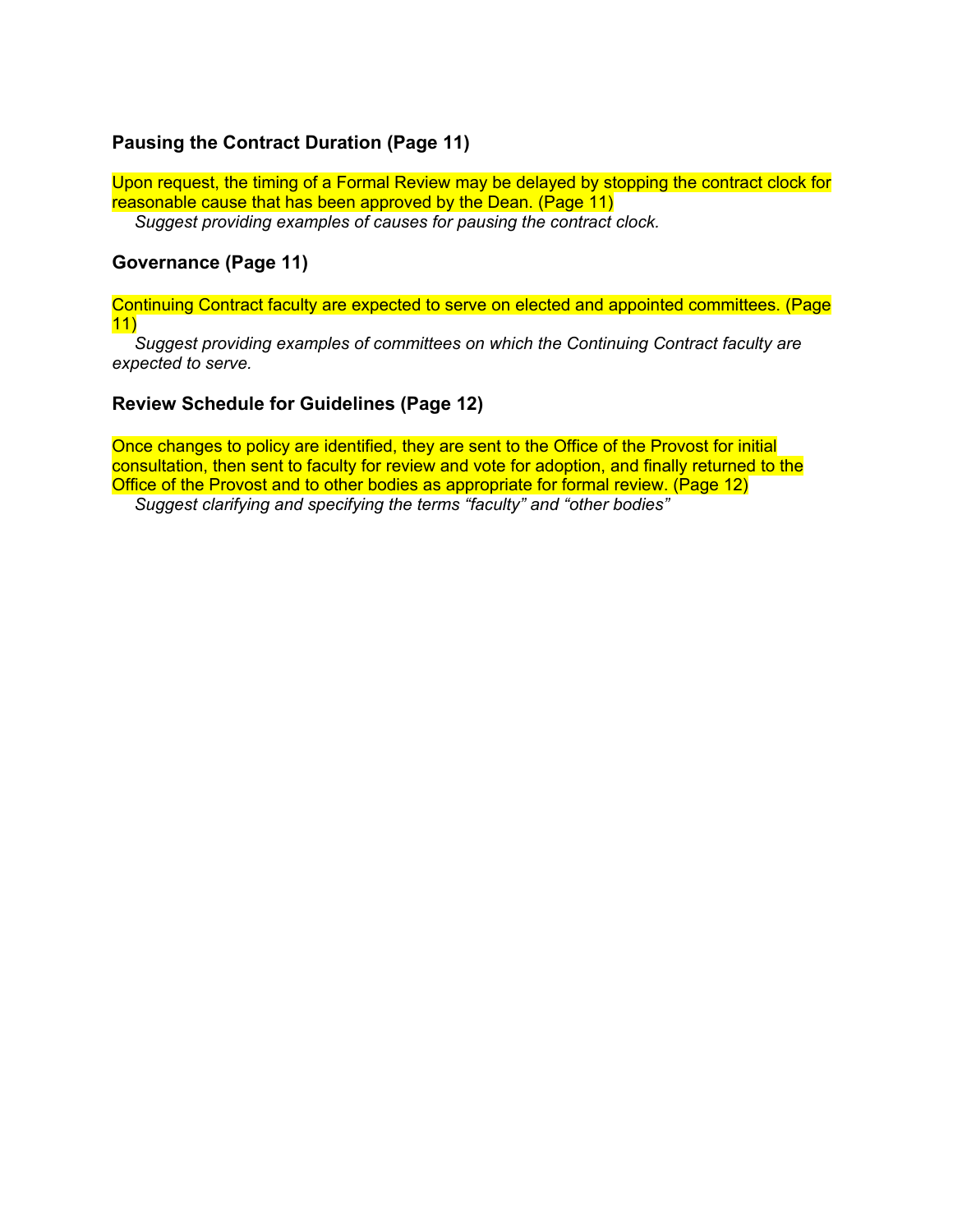# **NYU Libraries Continuing Contract Faculty Guidelines for Appointment, Evaluation, Reappointment, and Promotion**

# **Table of Contents**

- [Introduction](#page-6-0)
- [Statement of Academic Freedom](#page-7-0)
- [Appointment](#page-8-0)
- [Reappointment](#page-10-0)
- [Promotion](#page-14-0)
- [Annual Performance Evaluation](#page-16-0)
- [Pausing the Contract Duration](#page-16-1)
- [Governance](#page-16-2)
- [Faculty Grievances](#page-16-3)
- [Review Schedule for Guidelines](#page-17-0)

Date of faculty vote: October 15, 2021

# **NYU Libraries Continuing Contract Faculty Guidelines for Appointment, Evaluation, Reappointment, and Promotion**

This guidelines document supplements NYU Libraries Bylaws and the NYU Faculty Handbook, including the ["University Guidelines for Full-time, Continuing Contract Faculty](https://www.nyu.edu/faculty/governance-policies-and-procedures/faculty-handbook/the-faculty/faculty-policies-applicable-to-full-time-continuing-contract-faculty.html) [Appointments, Grievance Procedures, and Disciplinary Regulations" section](https://www.nyu.edu/faculty/governance-policies-and-procedures/faculty-handbook/the-faculty/faculty-policies-applicable-to-full-time-continuing-contract-faculty.html) (cited hereafter as "Handbook"). If any part of this document is inconsistent with NYU policies, the NYU policies then in effect will **control.** As with all NYU and Division of Libraries policies, this document is subject to change, and the policies in effect at the time of an action will apply to that action.

# <span id="page-6-0"></span>**Introduction**

Librarians of Practice are full-time Continuing Contract faculty positions that provide coordination, continuity, and consistency in the teaching, learning, and research mission of NYU Libraries. The appointment, reappointment, and promotion of Continuing Contract faculty in the Libraries shall exemplify the University's commitment to retain and nurture the best faculty in all disciplines.

The Division of Libraries is without a departmental organization. The term "department" as used in this document refers only to an operational unit of the Division of Libraries, which functions as a single academic department. In this configuration, the elected Appointment, Reappointment, and Promotion Committee (ARP) performs departmental functions that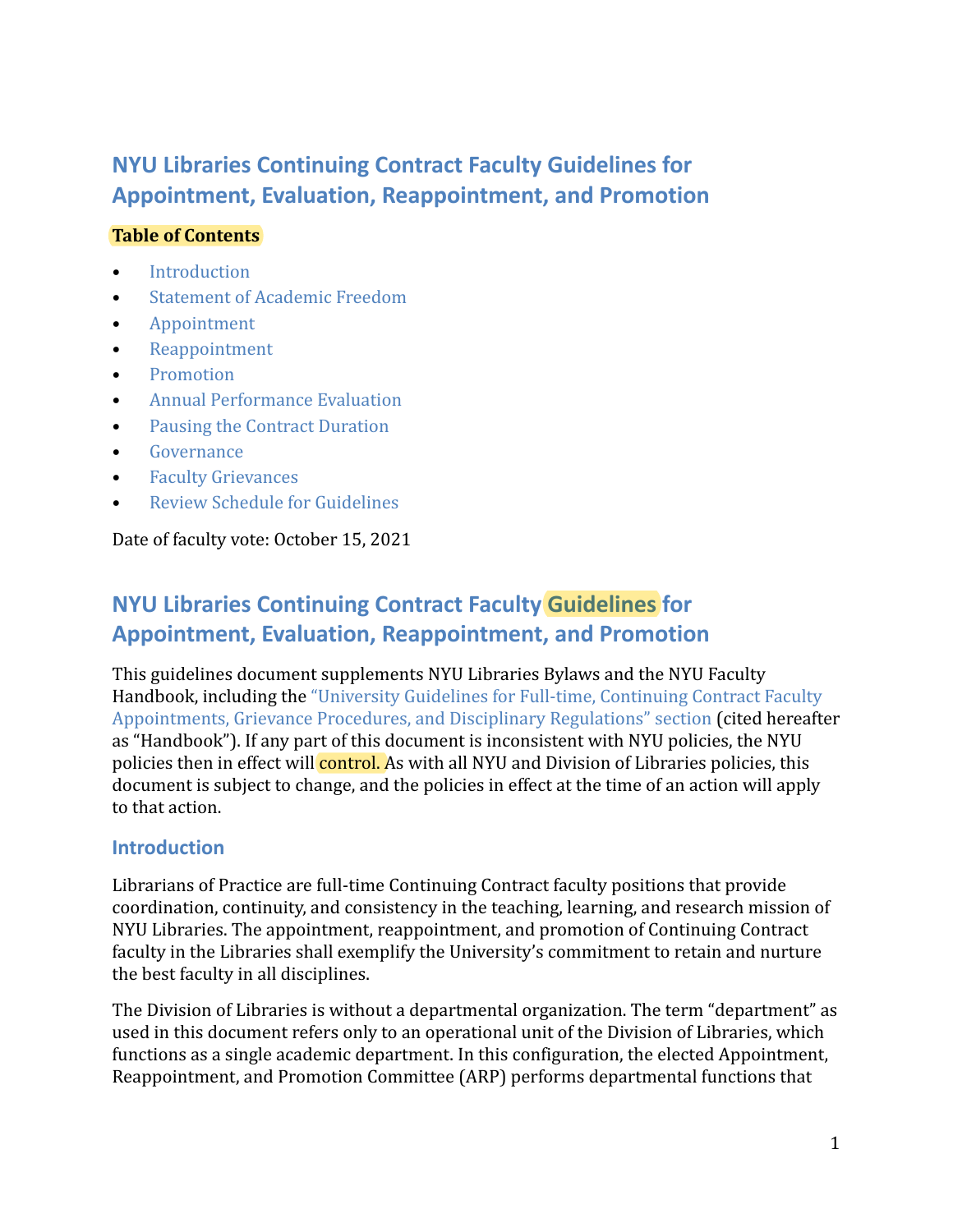exist in other schools at NYU, and the ARP Chair, who is a tenured, elected member of the ARP, is tantamount to the **Departmental Chair for those processes dictated by NYU.** 

All aspects of appointment, reappointment and promotion of Continuing Contract faculty fall under the purview of faculty governance and are to be carried out by Libraries Faculty, including the Dean and elected members of the ARP. See NYU Libraries Bylaws for more information. However, Libraries Human Resources (HR) facilitates certain logistical elements of these processes, including the generation of reminder emails to candidates regarding review deadlines, the generation and management of cases on the online review platform, and the inclusion of candidates' Annual Performance Evaluations into candidates' review materials.

These guidelines reinforce that the professional roles and responsibilities of academic faculty librarians differ widely from faculty in other academic disciplines. Faculty at the Division of Libraries do not generally teach credit-bearing courses, and their work responsibilities often diverge from traditional divisions of labor among faculty in higher education. Furthermore, contributions to knowledge and practice in librarianship may not take the form or extent as expected in other academic fields. These guidelines acknowledge such uniqueness and intend to inform the process of evaluating job performance and academic contributions in order to facilitate an effective appointment, reappointment, and promotion process for Continuing Contract Faculty at the Division of Libraries.

All dates in this document reflect University policy but may change if they fall on weekends. Annual dates will be reflected in all Continuing Contract faculty contracts and on the published, widely available calendar on the [Libraries Wiki.](https://wiki.library.nyu.edu/display/DEAN/Faculty)

# <span id="page-7-0"></span>**Statement of Academic Freedom**

The New York University Faculty Handbook states, "Academic freedom is essential to the free search for truth and its free expression. Freedom in research is fundamental to the advancement of truth. Freedom in teaching is fundamental for the protection of the rights of the teacher in teaching and of the student in learning" [\(Title I.ii\).](https://www.nyu.edu/faculty/governance-policies-and-procedures/faculty-handbook/the-faculty/policies-applicable-to-tenured-and-tenure-track-faculty/academic-freedom-and-tenure/title-i.html) Academic Freedom is essential for librarians, in research and in work supporting teaching and learning in the University. In 2006, the American Library Association passed a resolution in support of academic freedom stating that academic freedom is "indispensable to librarians, because they are trustees of knowledge with the responsibility of ensuring the availability of information and ideas, no matter how controversial, so that teachers may freely teach and students may freely learn" [\(ALA IR B.2.5\).](https://alair.ala.org/handle/11213/1647) Continuing Contract faculty librarians at New York University must have the freedom to research, develop collections, and provide access to information without fear of censorship or professional repercussions. They hold each of the rights and obligations as stipulated in the New York University Faculty Handbook.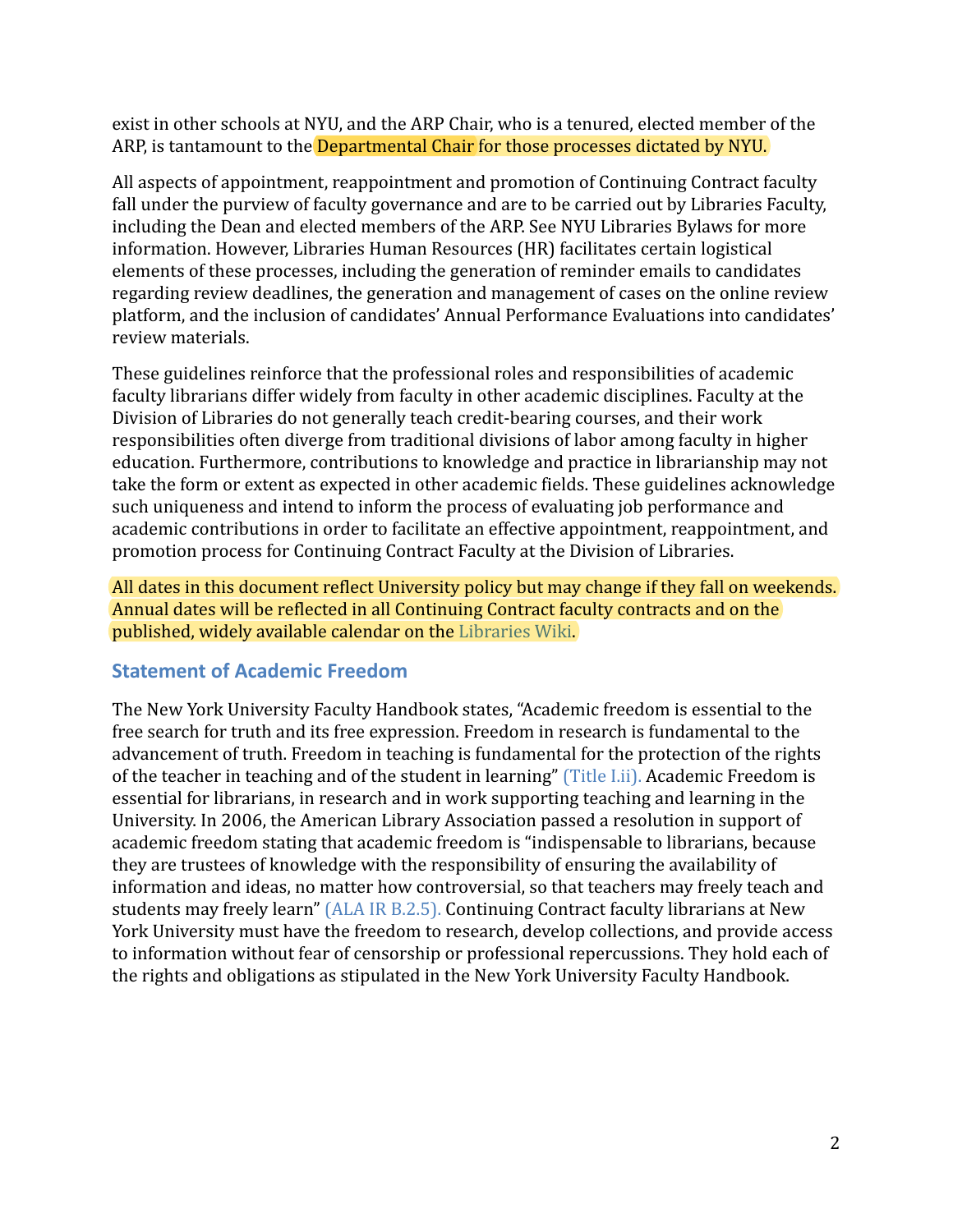# <span id="page-8-0"></span>**Appointment**

Although Continuing Contract faculty appointments are without tenure, they are typically multi-year appointments. Continuing Contract faculty are ineligible for sabbaticals and the Goddard Junior Faculty Fellowship Program.

## **Initial Appointment Criteria**

Continuing Contract appointments can encompass a wide range of the roles and expertise that comprise librarianship. The appointment processes for Continuing Contract faculty of each rank (Assistant Librarian of Practice, Associate Librarian of Practice, and Full Librarian of Practice) shall reflect the University's overriding commitment to enhance academic excellence and to provide students and faculty with the best available experience. Thus, each Continuing Contract faculty appointment shall be evaluated in the light of the contribution it makes to the distinct excellence of the Libraries, and for its ability to enable the Libraries to support its [Mission & Values.](https://library.nyu.edu/about/general/values/)

## **Titles and Qualifications for Appointment**

- Assistant Librarian of Practice Master's degree in library science from an ALA-accredited institution, or a recognized foreign equivalent formally evaluated in the U.S., or recognized equivalent master's degree appropriate to the profession. Relevant work experience in an academic research library or similar environment.
- Associate Librarian of Practice Master's degree in library science from an ALA-accredited institution, or a recognized foreign equivalent formally evaluated in the U.S., or recognized equivalent master's degree appropriate to the profession. At least six years of professional experience as an Assistant Librarian of Practice at NYU or as a librarian of comparable rank at an academic research library or another similar environment. Demonstrated contributions to the area of expertise. Contributions to the university at the Libraries-level or institution level. Active participation in appropriate professional and scholarly associations.
- Full Librarian of Practice Master's degree in library science from an ALA-accredited institution, or a recognized foreign equivalent formally evaluated in the U.S., or recognized equivalent master's degree appropriate to the profession. A substantial, multi-faceted record of professional accomplishments while at NYU Libraries, an academic research library or another similar environment. Evidence of extraordinary contribution to the area of expertise and professional recognition for innovation in the field of expertise. Exceptional record of contributions to the university, at the Libraries-level or institution level. A distinguished record of involvement with appropriate professional and scholarly associations. Appointees at the rank of Full Librarian of Practice must also possess the same qualifications as a person promoted to the rank.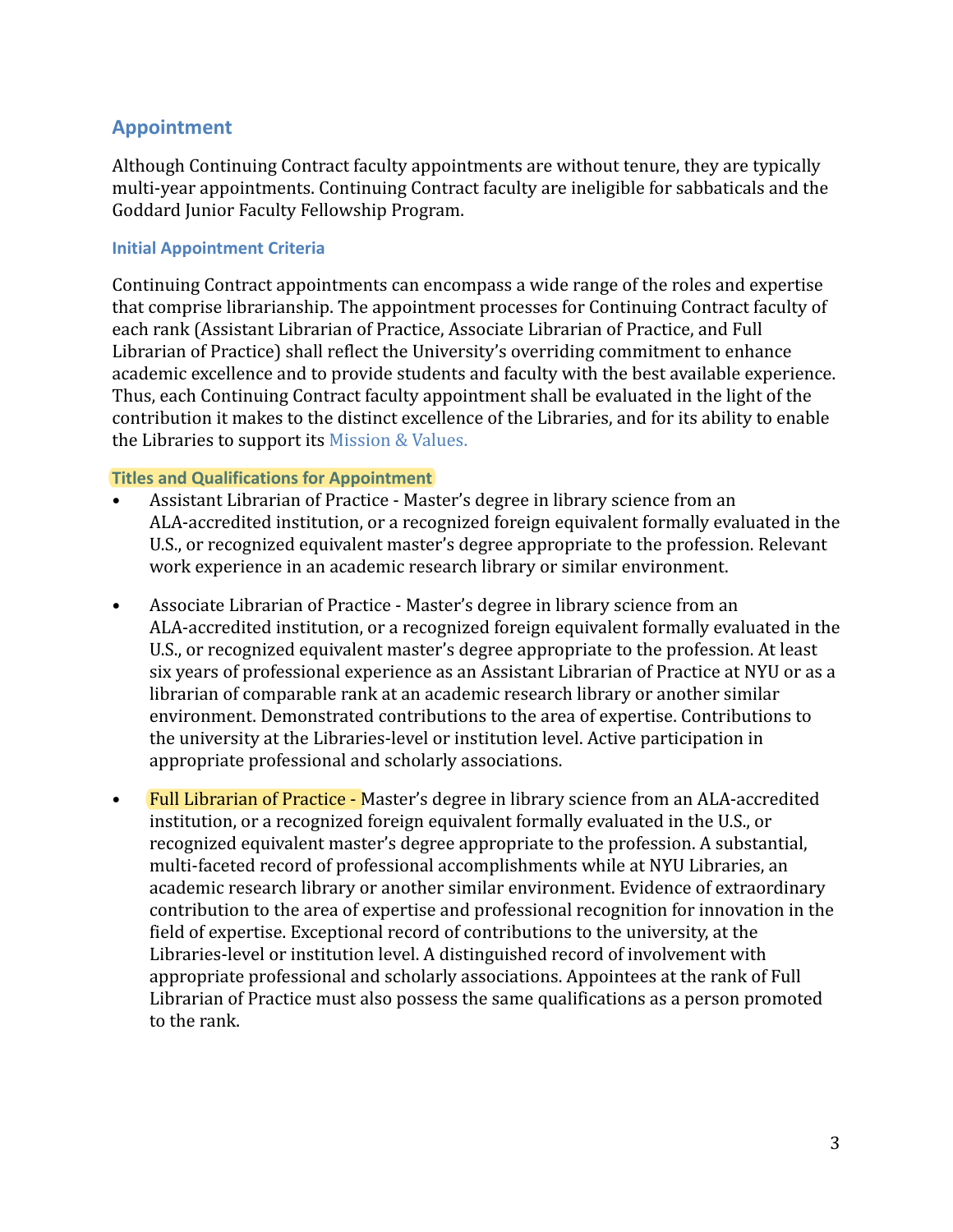### **Areas of Responsibilities**

The scope of Continuing Contract faculty positions include some, but not necessarily all of the following, and need not be restricted to them:

- Librarianship and Job Responsibilities The roles and core job responsibilities of professional academic librarians encompass many aspects of the university's teaching and research mission. Given the inherent operational and collaborative nature of librarianship, such job responsibilities can include reference, instruction, the design of physical and virtual spaces and discovery environments, the provision of programming, technological and systems development, and other endeavors to provide resources and information to enhance learning for the university community.
- Institutional and Professional Service In many cases, Continuing Contract Faculty will participate in Division of Libraries committees and working groups and/or University-wide and profession-wide committees that are related to their job responsibilities. Continuing Contract Faculty are vital to the integrity of Libraries planning and governance. In many cases, it is also advantageous for Continuing Contract Faculty to serve on University-wide bodies whose work directly involves Libraries services and resources.
- Research Although under no obligation to conduct research or engage in scholarly. creative, or artistic output, Continuing Contract Faculty are eligible to serve as Principal Investigators (PIs)/Project Directors (PDs) on proposals and awards for sponsored programs supporting training; pedagogical and curriculum development; basic, applied and experimental research; and public service and evaluation. See the [Continuing Contract Faculty as Principal Investigators of Sponsored Projects and](https://www.nyu.edu/about/policies-guidelines-compliance/policies-and-guidelines/continuing-contract-faculty-as-principal-investigators-of-sponso.html) [Programs.](https://www.nyu.edu/about/policies-guidelines-compliance/policies-and-guidelines/continuing-contract-faculty-as-principal-investigators-of-sponso.html)
- Administration and Management Continuing Contract faculty **may fill job roles** with program-related administrative duties, including but not limited to implementation of technologies, management of spaces and work projects (if applicable), supervision and training of faculty, staff, and student workers, including formal reports, and program management.

## **Appointment Process: General Terms of Appointment**

In the Division of Libraries, Continuing Contract faculty appointments should afford the possibility of extended employment, ongoing growth as a library professional, and job security, which is appropriate and desirable. For Continuing Contract Faculty at all ranks, the initial appointment is normally three years. **One-year and two-year appointments are exceptional and are not intended to address staffing for time-bound projects or work of a limited duration.** If a Continuing Contract **faculty is to be appointed on a** one-year or two-year contract, the Dean shall provide a written rationale to the ARP, in keeping with the governance structure of the Libraries.

In all instances for Continuing Contract faculty, contracts specifying the terms and length of employment are issued by the Dean. For the purposes of reappointment and promotion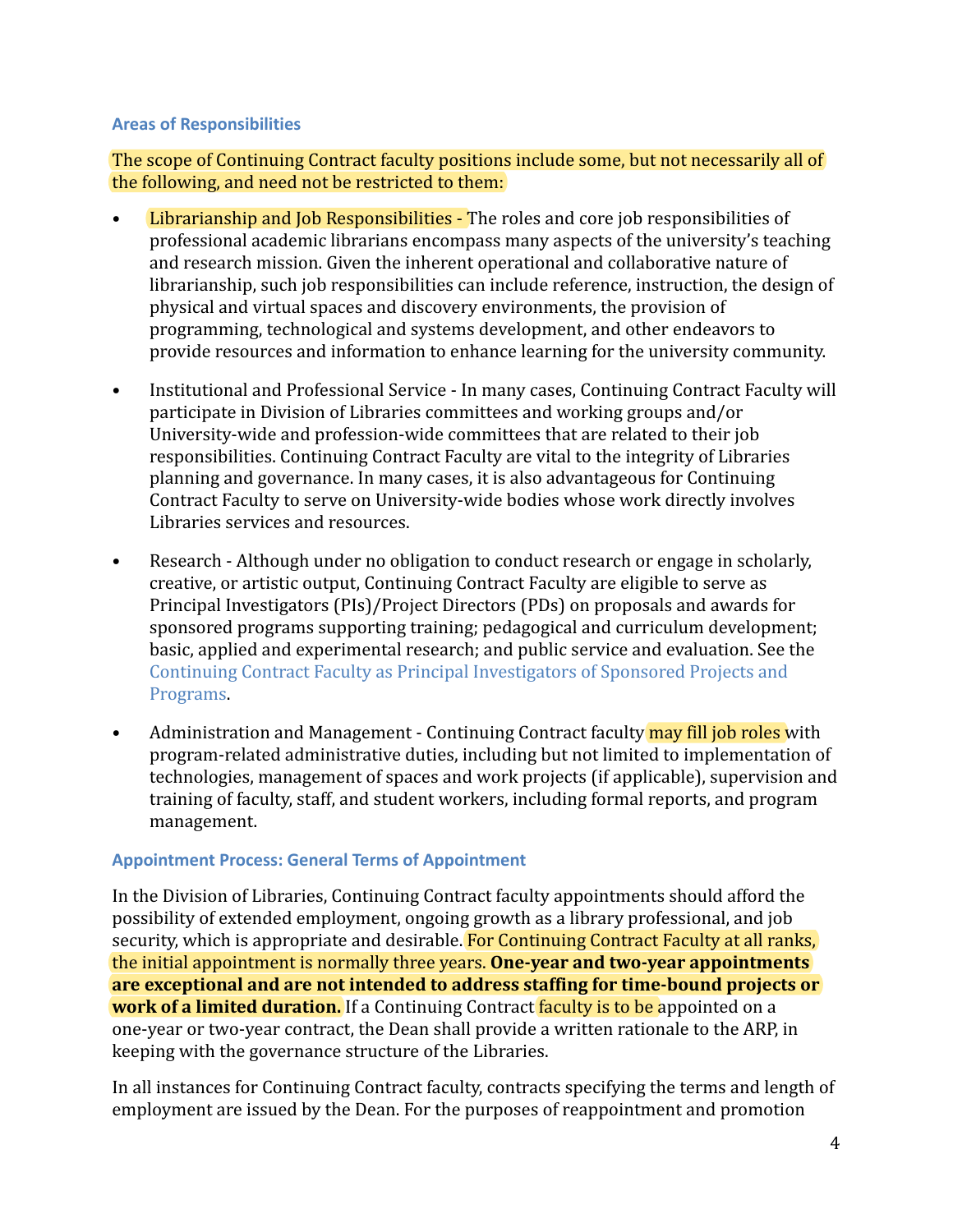timelines, Continuing Contract faculty contracts begin on September 1. If employment commences mid-year, the term of the appointment will be aligned to include the partial year and subsequent full academic year (i.e., the initial appointment length of a three year contract could theoretically be three years and eleven months).

According to the NYU Faculty Policies Applicable to all Full Time Continuing Contract Faculty, all appointment letters for Continuing Contract faculty include each of the following elements:

- Indication that it is a fixed term, to be signed by the parties to it, and filed with the Dean and University Office of Academic Appointments prior to commencement of employment
- Start and end dates of the appointment
- An enumeration of exact due dates for all aspects of the appointment and reappointment process
- Indication of whether the faculty member is eligible to be considered for reappointment upon conclusion of the current contract
- List of academic responsibilities, compensation, and obligations of the appointment
- Particular responsibilities and benefits
- Acknowledgement of agreement to be bound by applicable University policies
- Acknowledgement that current contract terminates at close of time stipulated, unless there is an official notice of renewal

## **Appointment Process**

As part of the Annual Planning Report, each **Department Manager (DM)** forwards to the Dean a Faculty Staffing Plan with any requests for a Continuing Contract faculty position. The requests should include a justification that the need can best be met with a Continuing Contract faculty appointment as opposed to a tenured or tenure-track faculty member. Upon making a decision to pursue a Continuing Contract faculty hiring line, the Dean will communicate their decision-making process with the faculty.

Continuing Contract faculty are required to be involved in the search process in appointments for Continuing Contract faculty positions. The process for appointing faculty at the Division of Libraries is outlined in the Libraries' Guidelines documents, and the role of the Appointment, Reappointment, and Promotion Committee (ARP) in faculty appointments of all ranks is described in the Division of Libraries Faculty Bylaws.

# <span id="page-10-0"></span>**Reappointment**

There is no limit to the number of terms that a Continuing Contract faculty member at any rank can be reappointed. Assistant Librarians of Practice are normally reappointed for three year terms. Associate Librarians of Practice and Full Librarians of Practice are normally reappointed for five year terms. If a Continuing Contract faculty is to be reappointed on a one-year or two-year contract, the Dean shall communicate formally the rationale to the ARP, in keeping with the governance structure of the Libraries. In no case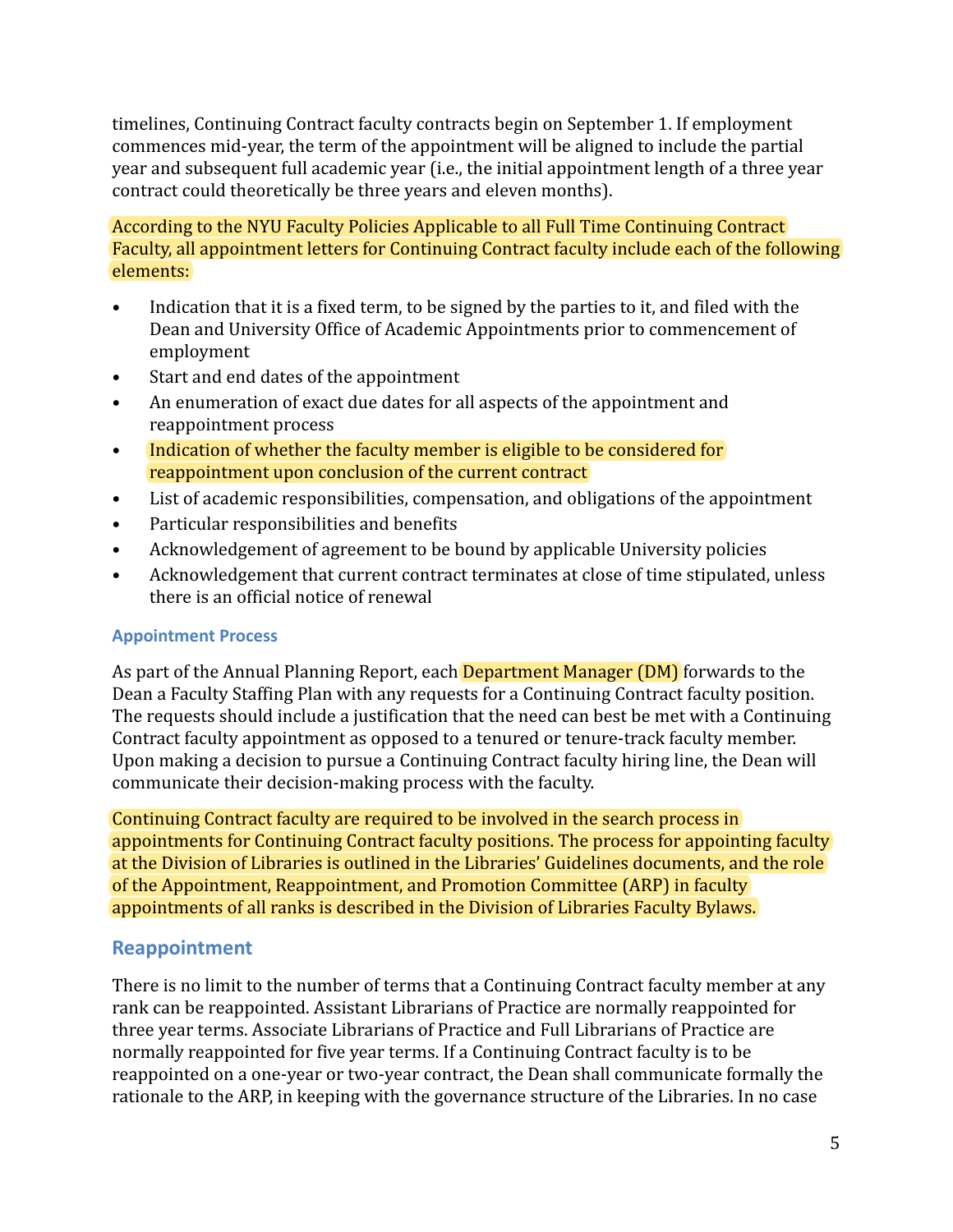will a series of one or two year contracts exceed three total years. Appointments automatically terminate at the close of the period of time stipulated in the contract, unless there is an official notice of renewal.

## **Reappointment Criteria**

Reappointment of Continuing Contract faculty is based on a record of excellent overall performance as library professionals. Reappointment criteria for each rank are described in the Continuing Contract faculty Titles and Qualifications section. The primary academic criteria that forms the basis of all elements of Continuing Contract faculty reviews, whether Short-Term Reviews, Formal Reviews, Annual Performance Evaluations, and applications for promotion, are as follows:

- **Job Performance:** Excellence as a librarian, which is evidenced by the continuing ability to perform core job duties at the highest professional level, particularly in areas of instruction, reference, programming, design of spaces, collections building and maintenance, and other avenues that contribute to the educational and research mission of the university.
- **Service to the Libraries, the University, and the Profession:** Effectiveness of service, which is evidenced by engagement with committees and communities of practice at the local or national level, participation in institutional governance, or the provision of workshops, learning, writing, and other contributions that enrich the broad educational and research mission of the Libraries and librarianship as a profession.

Reappointment is subject to the academic and curricular needs of Division of Libraries and the University; thus, even in cases in which a candidate satisfies the appropriate standards of achievement and is reviewed favorably for reappointment, the decision to reappoint may be impacted by structural changes and improvements in academic programs and strategic priorities for Libraries services. Curricular or structural changes do not automatically warrant a denial of reappointment. Instead, non-reappointments should have a rational basis and should include a process for determining whether the Continuing Contract faculty can or cannot serve under a changed structure. For all Continuing Contract faculty contracts, eligibility to be considered for reappointment does not guarantee reappointment. In such cases, the basis for non-reappointment will be clearly stated in the notice given to the faculty member by the Dean of Libraries.

Upon three years of consecutive employment under Continuing Contract faculty contracts, Librarians of Practice are subject to a Formal Review process conducted by a Panel, assembled from members of the Appointment, Reappointment and Promotion Committee (ARP). This Formal Review is equivalent to the third-year review referenced in the NYU Faculty Handbook. Upon successful completion of the Formal Review, the Continuing Contract faculty under consideration will be offered a multi-year contract. Assistant Librarians of Practice are normally reappointed for at least three years. Associate and Full Librarians of Practice are normally reappointed for at least five years.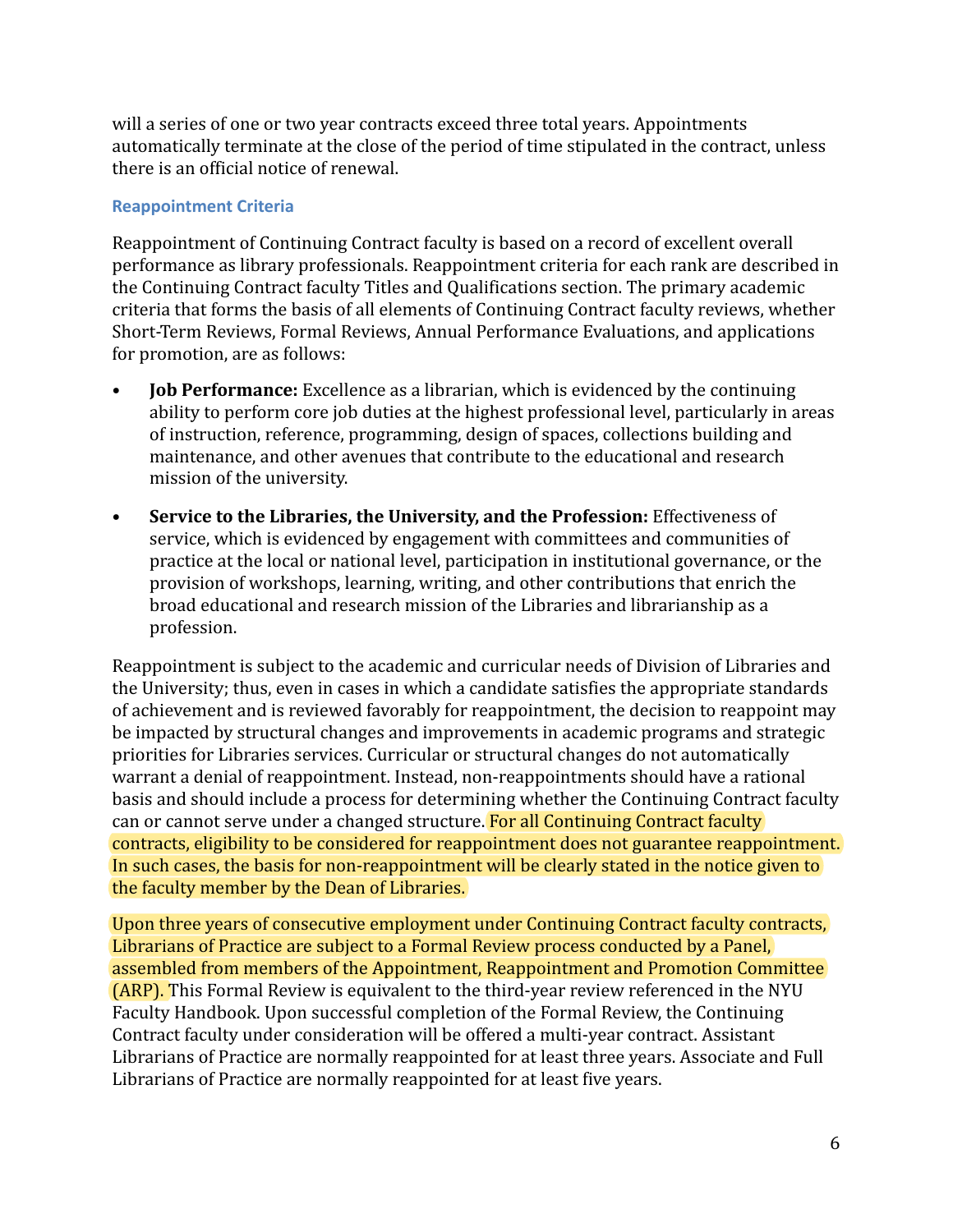#### **Reappointment Process**

The Dean's decision to reappoint is informed by either a Formal Review or Short-term Review by a Panel assembled from the Appointment and Reappointment Committee (ARP). Members of the Panel are tenured, or are Continuing Contract faculty. Upon receiving notification of all Continuing Contract faculty to be considered in a review cycle, the ARP will self organize into smaller groups, called Panels, which review each case. All review Panels must consist of three to five full-time faculty of equal or higher rank than the candidate under review, with at least one Continuing Contract faculty member. The Panel shall not include any Continuing Contract faculty who are themselves under review for reappointment that year. This contingency may necessitate the composition of a panel that does not include a Continuing Contract faculty member because one is not available to serve in this capacity. In such instances, the Dean will assemble the Panel by selecting a Tenure and Tenure Track Faculty member of the ARP. All Review deliberations must take place within a single academic year cycle to ensure continuity among ARP membership.

Formal Review occurs in the penultimate year of a multi-year contract or during the third year of consecutive one-year or two-year contracts. **Short-term Reviews are reserved for those exceptional cases in which a Continuing Contract faculty has been appointed to successive one-year or two-year contracts.**

In the event of non-reappointment, the Dean's letter must clearly articulate the basis and the degree to which the position held by the Continuing Contract faculty member under consideration is impacted by the concomitant changes in Libraries programming or services. Following a review, if the decision is not to offer a reappointment, faculty on multi-year contracts will be notified of the decision no later than August 31st of the penultimate year of their contract. Faculty on one-year or two-year contracts will be notified no later than March 1st of the final year of the contract. Should either the Formal or Short-term Review process lead to a decision to not reappoint, Continuing Contract faculty will serve the remainder of their existing contract.

#### **Reappointment Process: Formal Review**

When a Continuing Contract faculty is being reviewed formally to be considered for reappointment, they should submit a packet to the ARP on or before September 30th. The review materials should normally include the following elements:

- Reappointment Letter reflecting deliberations of most recent Formal Review (provided by Human Resources)
- The most recent two supervisor evaluations (Performance Evaluations) completed and currently on file with Human Resources (provided by Human Resources)
- A current curriculum vitae
- List of committee and other activities with roles played on each group, including committee chair's name, etc. (provided by candidate in c.v.)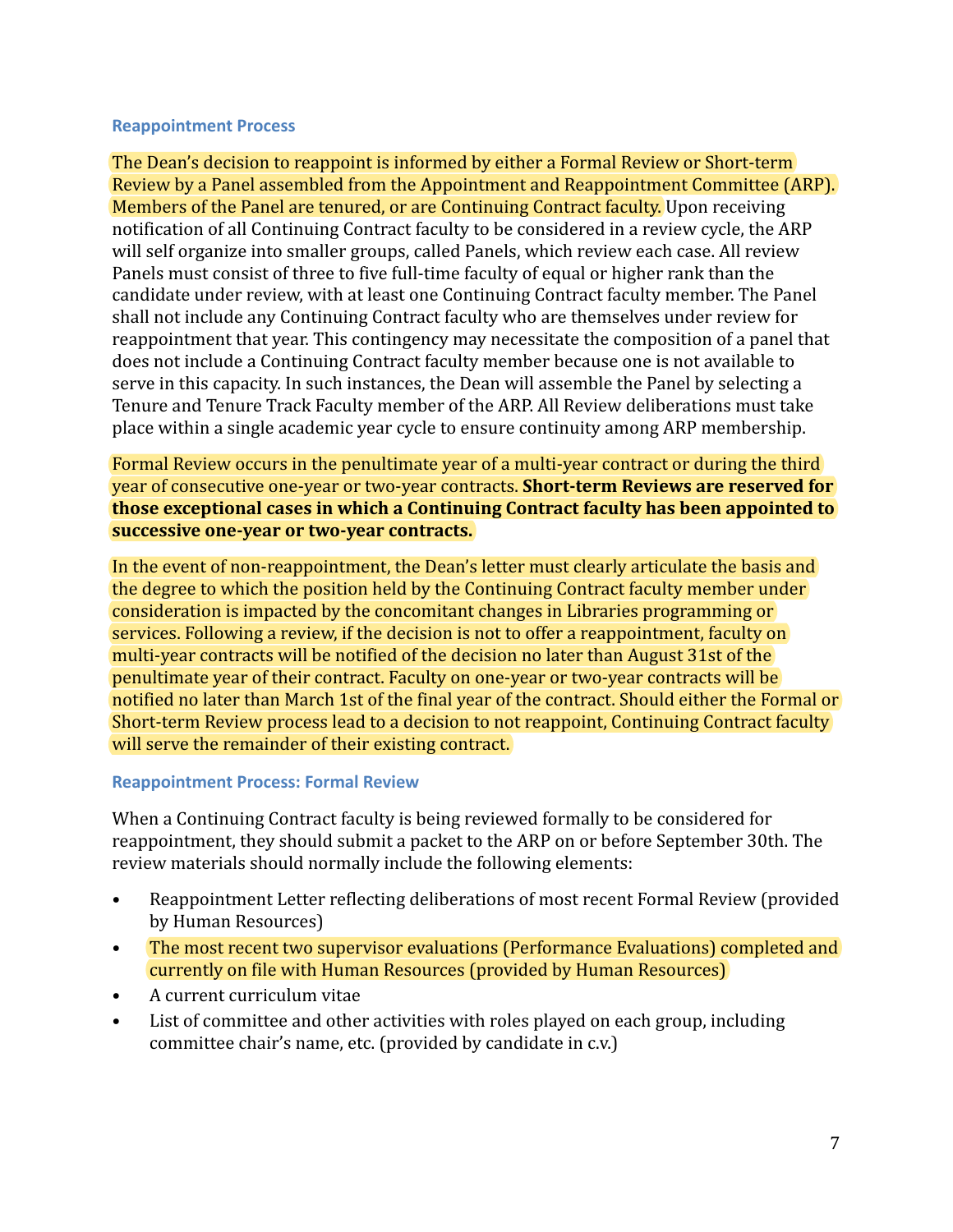- A personal statement, optional for Formal Reviews but required for Formal Reviews that are also applications for promotion. Personal statements should outline accomplishments in current role and a narrative of professional growth
- Additional documents to support renewal and or promotion as evidence of contributions to the profession.

In addition, candidates may also opt to include in their review materials copies of scholarly, creative or artistic work; though scholarly, creative or artistic work is not required for reappointment at any rank, for promotion to Associate Librarian of Practice, or from Associate Librarian of Practice to Full Librarian of Practice.

The University recognizes that COVID-19 may have had an adverse impact on faculty members' teaching and research performance. To ensure that the review for reappointment and promotion reflects the impact of COVID-19, faculty have the option to include a COVID-19 impact statement in their reappointment and/or promotion dossier. The impact statement should include a short description of the impact COVID-19 had on their performance of their duties, including teaching (and research and creative work, where relevant). The impact statement should be incorporated into the statements on teaching (and research and creative work, where relevant). Note that any external evaluators contacted by the department or the Dean's office will receive the statements of teaching and research as part of the materials to be reviewed. The information provided in this COVID-19 impact statement will not negatively affect the review. At a minimum, the information will be treated neutrally and at a maximum, it may positively impact the review.

The review materials will be augmented by the following:

• Peer assessments of job effectiveness (at least three letters solicited from NYU Libraries colleagues by the Appointment, Reappointment and Promotion Panel at its discretion). In soliciting letters, the Panel seeks perspectives from colleagues at NYU Libraries who have taken a leadership role on projects, working groups, or other endeavors in which the candidate has been involved. Such letters are meant to augment the candidate's application and speak to the effectiveness of job performance. The ARP Panel should seek to mitigate against conflicts of interest when soliciting letters. Candidates have the right to specify the names of individuals they do *not* want to be solicited for letter and provide a rationale. However, the Panel is not beholden to these requests.

The ARP Panel evaluating each case will consider all work activity, as listed above, since the candidate's last Formal Review, including materials from the final year of the previous contract. The ARP Panel should prepare a report of their evaluation and recommendation, which has been read, approved, and signed by all Panel members before it is submitted to the Dean. The report should represent a collective judgment of the Panel or, in the case of a divided opinion, a majority of the Panel. If there is any concern that a Continuing Contract faculty member at any rank is not fulfilling the requirements of the position, these concerns should be clearly outlined in the report submitted to the Dean. If there is a division of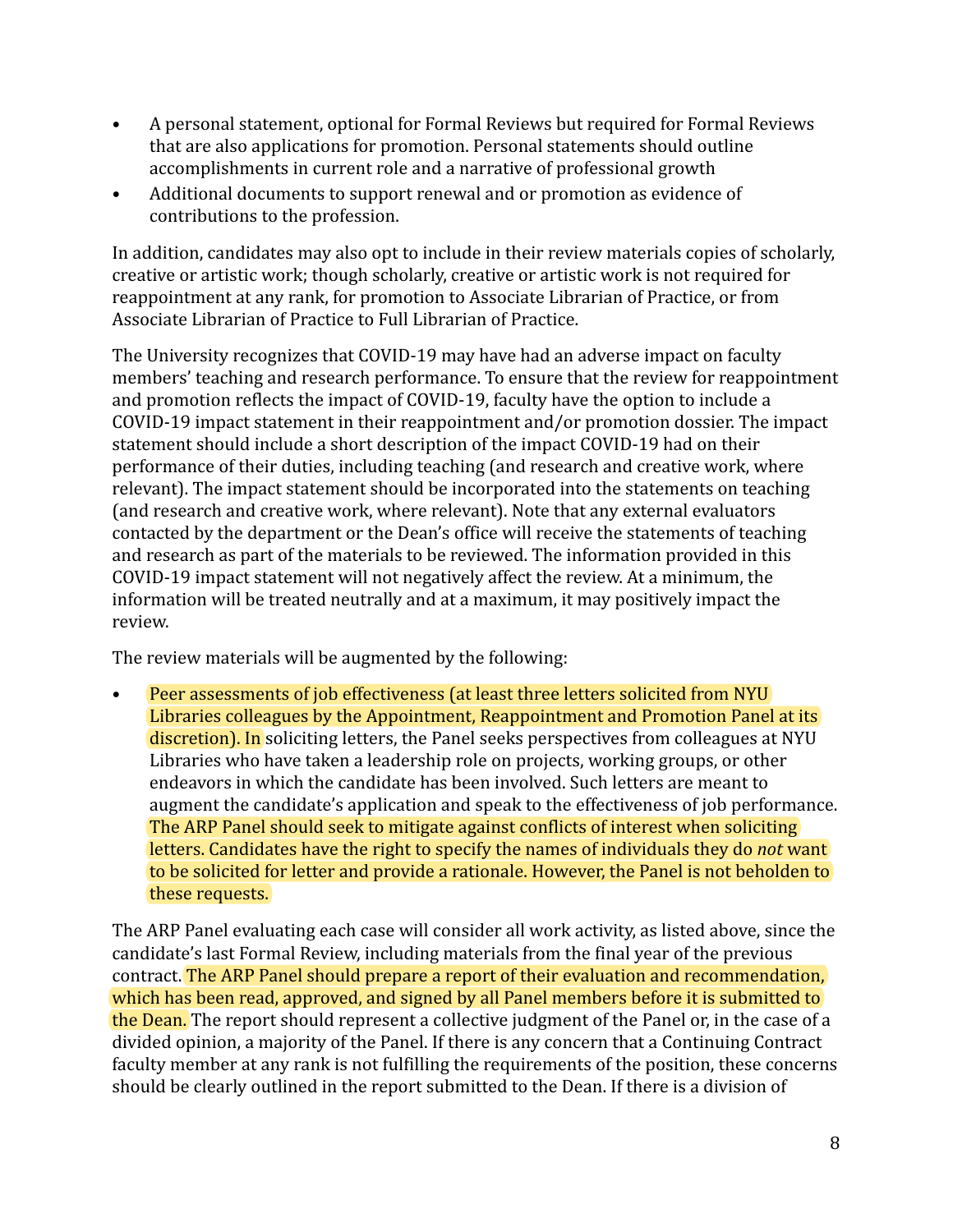views, the dissenting opinion should be appended to the majority review. Formal Reviews reports are to be submitted by the ARP to the Dean by March 1.

The Dean, taking into account the ARP report alongside the curricular and programmatic needs of the Libraries, will reach a reappointment decision and will notify the Continuing Contract faculty member being considered for reappointment in writing of a decision by March 1 for Continuing Contract faculty currently on one-year or two-year contracts, or August 31 of the penultimate year for Continuing Contract faculty members on multi-year contracts. The letter should distill elements of the ARP's report to give feedback to the faculty, as per the Faculty Handbook.

## **Reappointment Process: Short-Term Review**

Continuing Contract faculty on one-year and two-year contracts are considered for reappointment through a Short-Term Review. No Continuing Contract faculty can be reappointed without a performance assessment, yet the compressed timeline of a one-year or two-year contract renders the process of review appropriate for Continuing Contract faculty on multi-year contracts inapt. Thus, Short-term Review is a truncated process. By January 31 in the final year of a Continuing Contract faculty's expiring contract, their Supervisor should compose a written assessment that synthesizes the faculty's job performance in terms of the academic criteria stipulated in the appointment section of this document. The assessment should include a recommendation on the reappointment decision to the Dean of Libraries. Continuing Contract faculty will have (in some cases) held their role for less than four months, yet the Short-term Review asks a Supervisor to proffer evidence of effectiveness in job performance and professional contributions. Supervisors should contextualize this dearth of time in their report and make every effort to situate the contributions of the Continuing Contract faculty accordingly when drafting the assessment and making a recommendation on reappointment. If a Continuing Contract faculty is undergoing a Short-Term review for the first time, there will be no completed Annual Performance Evaluation included in the file.

Upon receiving the Supervisor's assessment, the ARP will review it and convey a reaction to the Dean. The Dean will communicate their decision about reappointment and the terms of reappointment to the Supervisor who will in turn have 10 business days to respond in writing to the Dean. The Dean, taking into account the Supervisor's assessment, the ARP's review, and the curricular and programmatic needs of the Libraries, will reach an appointment decision and will notify the Continuing Contract faculty member being considered for reappointment in writing of a decision by March 1.

# <span id="page-14-0"></span>**Promotion**

# **Promotion Criteria**

In addition to the qualifications set forth in the Appointments section of this document, candidates must have been in their current rank for a minimum of three years and had at least one prior reappointment at the current rank to be eligible for promotion in rank. Beyond the consideration of core job responsibilities, service activities, professional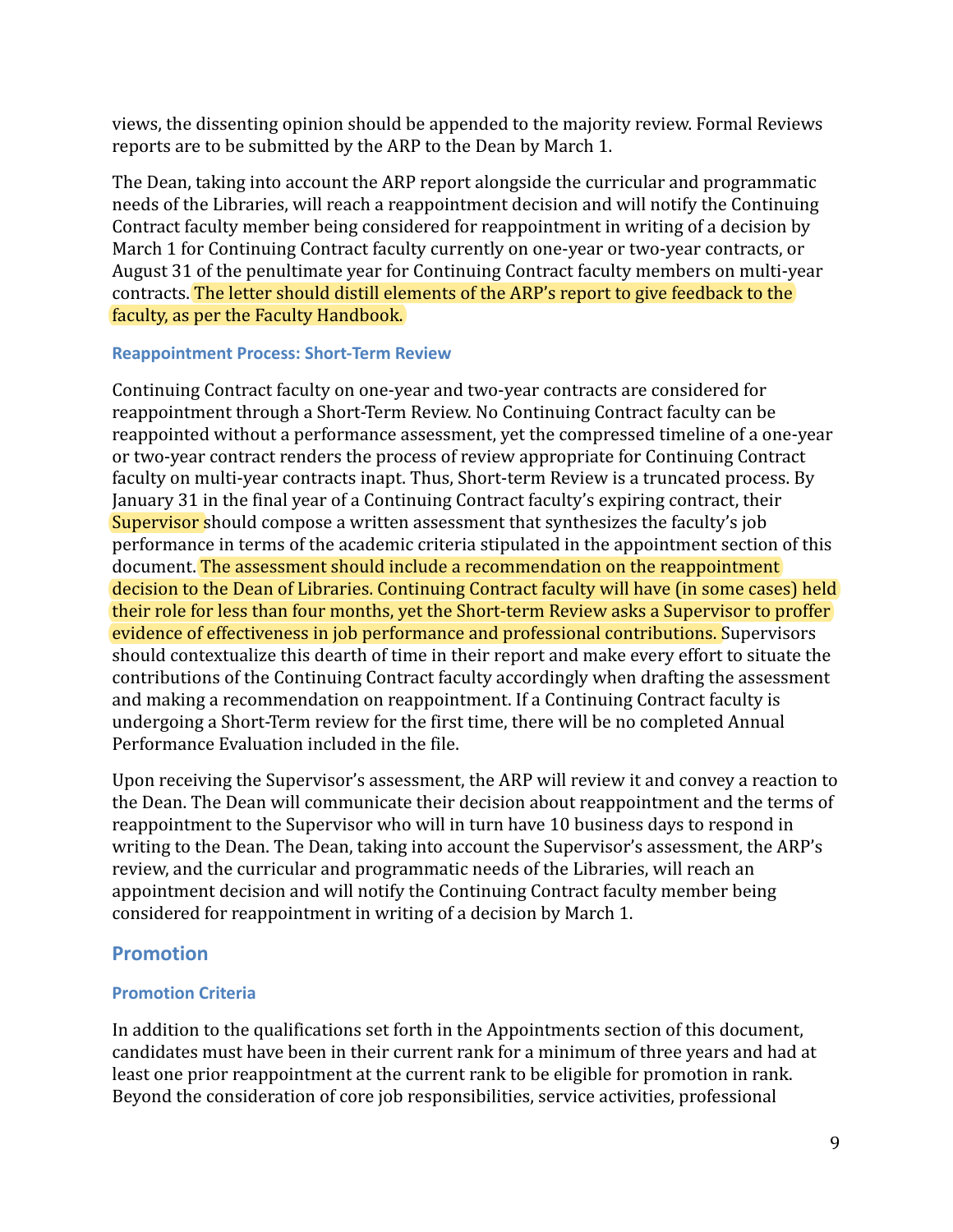engagement, recommendations regarding promotion also may be based on a candidate's scholarly, creative and artistic output, achievements, growth, and overall evidence of contribution to the evolving mission of the Division of Libraries.

### **Promotion Process**

There is no timeframe that compels Continuing Contract faculty to apply for promotion in rank. Continuing Contract faculty may apply for promotion at their discretion during their second Formal Review in rank and any year after. When Continuing Contract faculty applications for promotion sync with required Formal Reviews Libraries Human Resources (HR) will communicate in writing to Continuing Contract faculty a reminder of upcoming Formal Review by February 15. Candidates who meet the established criteria and who also wish to apply for promotion must inform Libraries HR and the Dean in writing within two weeks, by March 1. Continuing Contract Faculty who are not due to be reviewed formally but still wish to apply for promotion must notify Libraries HR in writing by March 1 in advance of the upcoming academic year review cycle.

Continuing Contract Faculty applications for promotion encompass all of the materials and elements listed as requirements for a Formal Review and a candidate statement that outlines a narrative of career growth and accomplishments. Applications for promotion will weigh the candidate statement against the criteria for rank in this document, and reports are expected to comment specifically on the warrant for the candidate to be promoted.

Promotion applications are reviewed by the same ARP Panel created for Formal Reviews with the following exceptions: in the case of promotion to Associate Librarian of Practice, Assistant Librarians of Practice are not eligible to serve; and in the case of promotion to Full Librarian of Practice, Assistant or Associate Librarians of Practice are not eligible to serve. Either of these contingencies may necessitate the composition of a Panel that does not include a Continuing Contract faculty member because one is not available to serve in this capacity.

The ARP Panel will present the Dean with a summary of the review, prepared by the chair of the ARP Panel. The Dean, taking into account the ARP report, will reach a decision on promotion and will notify the Continuing Contract faculty member being considered for promotion in writing. The letter should distill elements of the ARP's report in keeping with the University's desire for schools to give regular, written feedback to Continuing Contract Faculty. In the event of non-promotion, the Dean's notification letter must clearly articulate the basis. The letter, which is a synthesis of the ARP Panel report, should redact names but convey the essence of the ARP's deliberations. The goal for feedback is to enrich the growth and development of Librarians of Practice.

In the event that a Continuing Contract faculty applies for and is granted promotion amidst a multi-year contract, the associated changes in rank and salary will take effect on the next September 1; however, the duration of the contract itself will remain intact.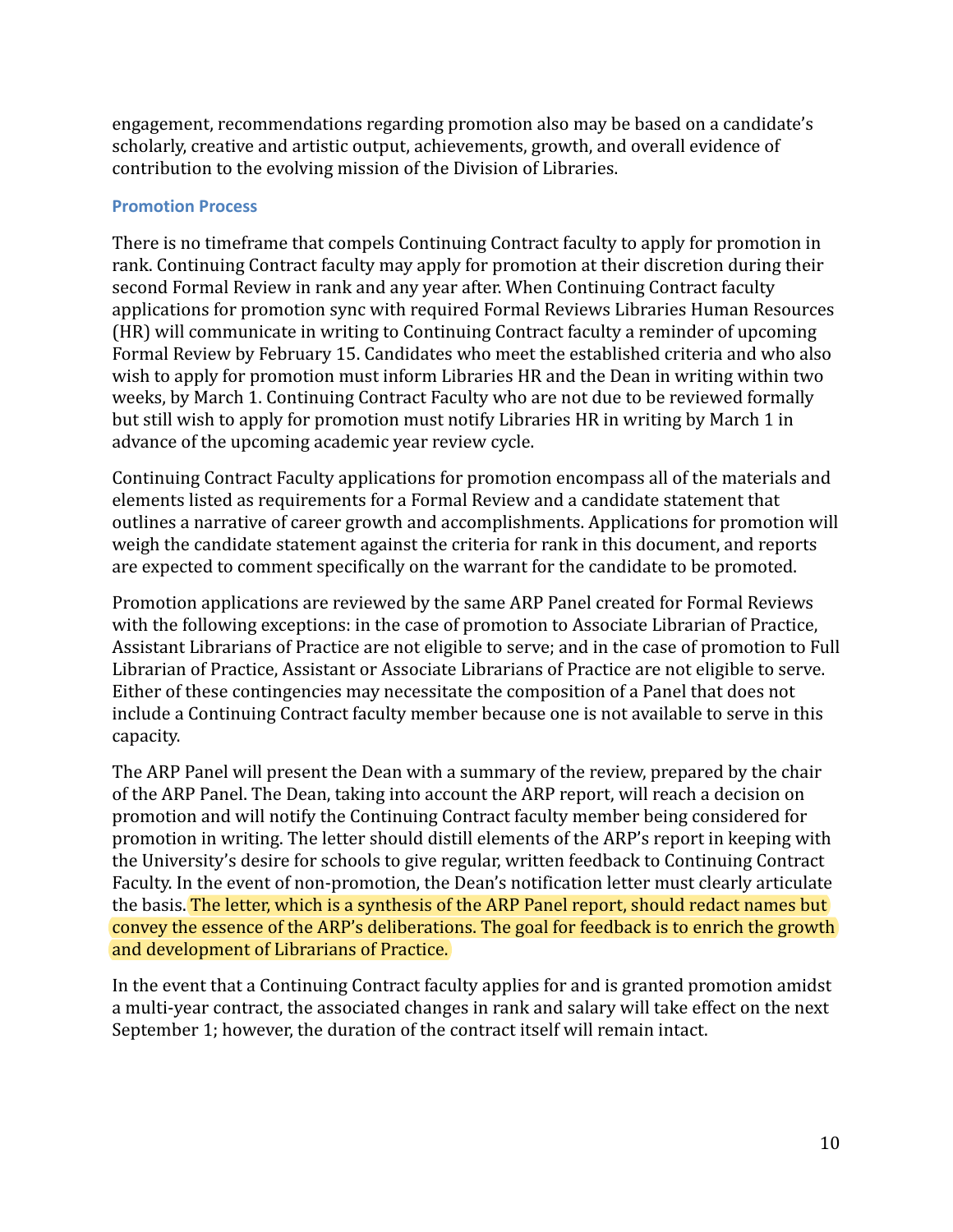# <span id="page-16-0"></span>**Annual Performance Evaluation**

All Continuing Contract faculty complete an Annual Performance Evaluation. The criteria for the Annual Performance Evaluation are core job performance, particularly in areas memorialized in the letter of appointment, contributions and service within the Library and its community of patrons, and relevant administrative or supervisory performance, when applicable. The process, documents, and timelines for Annual Performance Evaluations are posted to the [Division of Libraries Wiki.](https://wiki.library.nyu.edu/display/DEAN/Faculty) The Annual Performance Evaluation is used to determine annual merit increases. The amount of the increase will be determined by the pool set by the University. Any merit increase awarded will begin on September 1st.

# <span id="page-16-1"></span>**Pausing the Contract Duration**

Upon request, the timing of a Formal Review may be delayed by stopping the contract clock for reasonable cause that has been approved by the Dean. In such cases, it is incumbent on Libraries Human Resources to provide the Continuing Contract faculty member with an amended contract that reflects the agreed-upon contract pause and new terms of duration.

## <span id="page-16-2"></span>**Governance**

Full faculty meeting attendance and voting rights can be found under University Bylaw 82 (c). The Division of Libraries' practice is to hold joint full faculty meetings, inclusive of Continuing Contract faculty, Tenured and Tenure Track faculty, and faculty at the rank of Library Associate. Continuing Contract Faculty are eligible to participate and vote in Libraries faculty meetings and participate in matters of faculty governance, with the exclusion of matters related to promotion and tenure and the election of the Libraries' T-FSC Senator. Continuing Contract faculty are expected to serve on elected and appointed committees.

# <span id="page-16-3"></span>**Faculty Grievances**

All grievance procedures for Continuing Contract faculty conform to those described in the NYU Faculty Handbook. The Division of Libraries Grievance Committee is composed of members elected by the Division of Libraries. The membership shall include one Continuing Contract faculty member, who shall participate in hearing and evaluating only those grievances that are filed by Continuing Contract faculty. If a faculty member's grievance is not settled informally at a level below the Dean, or by the Dean, the faculty member may appeal to the Dean to convoke the Division of Libraries Grievance Committee to hear grievances in order to advise the Dean. The Dean shall convoke the committee within fifteen working days of receiving the faculty member's appeal.

## **Appeal**

Following the review of the Division of Libraries Grievance Committee, in the event the decision of the Dean of Libraries is not to reappoint or promote, an appeal can be made to the Provost, following the procedures enumerated in the NYU Faculty Handbook.